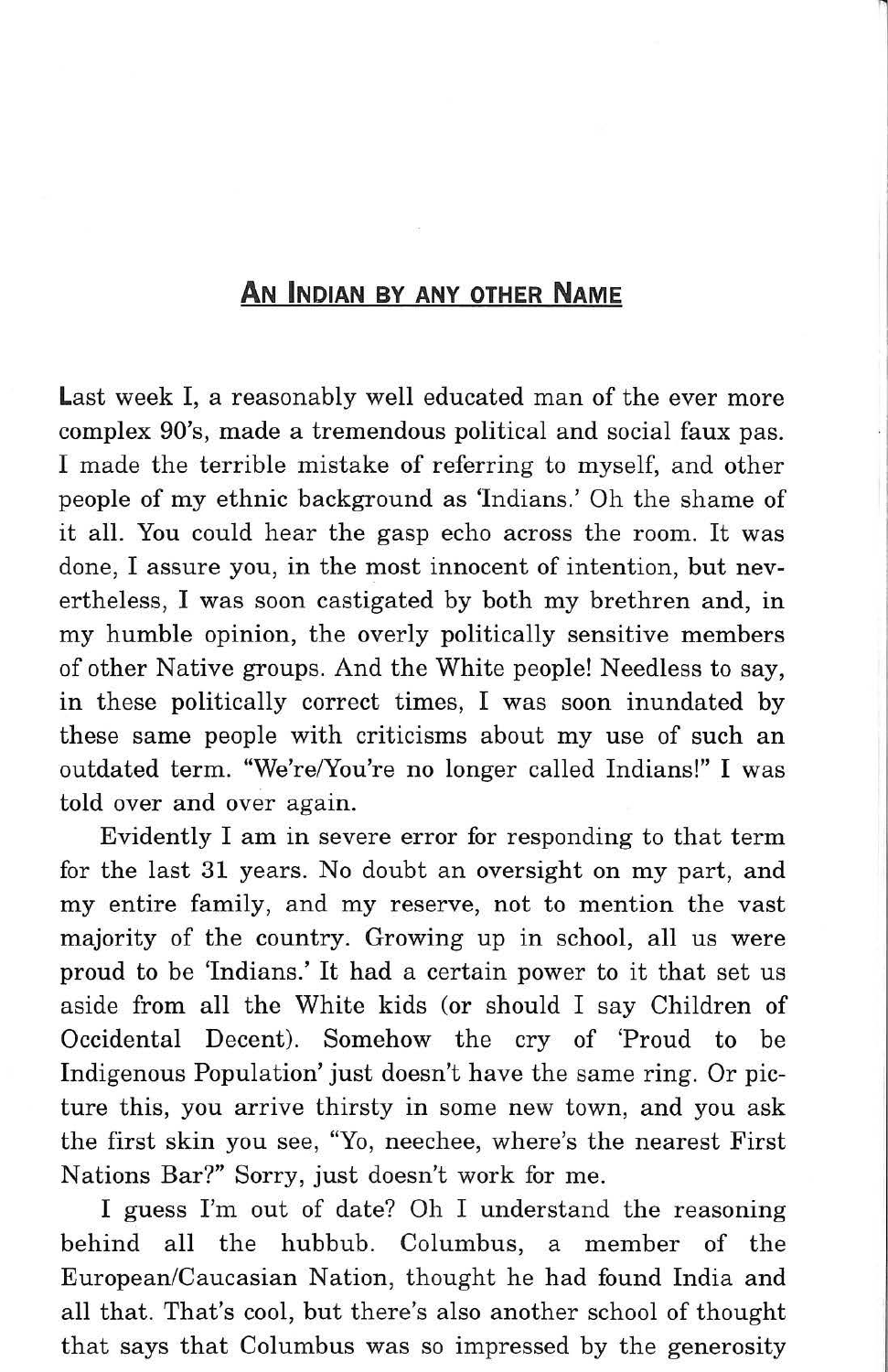and gentleness of the Native population of the Caribbean, he wrote back to Spain that they were "of the body of God" or in Spanish, 'corpus in dea.' In deo - Indian. A pretty thin link, but who knows? I knew some Indians with God-given bodies.

But a person in my position doesn't have to defend himself with theoretical history. I was too busy handling the deluge. By deluge I mean the flood of politically correct terms I was permitted and urged to use following my faux pas.

It must be obvious to most people that in the last couple of years Native people in Canada have gone through an enormous political metamorphosis, similar to what people of African decent did in the United States. Years ago they used to be called Niggers, then Negro, then Coloured, then Black and finally today, I believe the correct term is African-American or African-Canadian.

That's nothing compared to the choice selection of current names and categories available to the original inhabitants of this country. And these names or classifications have nothing to do with any tribal affiliations either. These are just generic terms used to describe us 'Indians.' Grab some aspirin and let me give you some examples.

First of all, let's start with the basics. Status, non-Status, Metis. So far painless. I guess next would come the already mentioned Indian, followed by Native, Aboriginal, Amerindian, Indigenous and First Nations. Pay attention, there's going to be an exam later. From there we can go to on-Reserve, off-Reserve, urban, treaty. Got a headache yet? How about the enfranchised Indians, the Bill C-31 or reinstated people, the traditional Indians, the assimilated Indian? I'm not finished yet. There are the wannabe's (the White variety), and of course the ever popular full bloods. My personal favourites are what I call the Descartes Indians, "I think Indian, therefore I am Indian."

Get the picture? Right there are two dozen separate names for our people. Where does it all stop? I wanna know who keeps changing all the rules? Even I get confused sometimes.